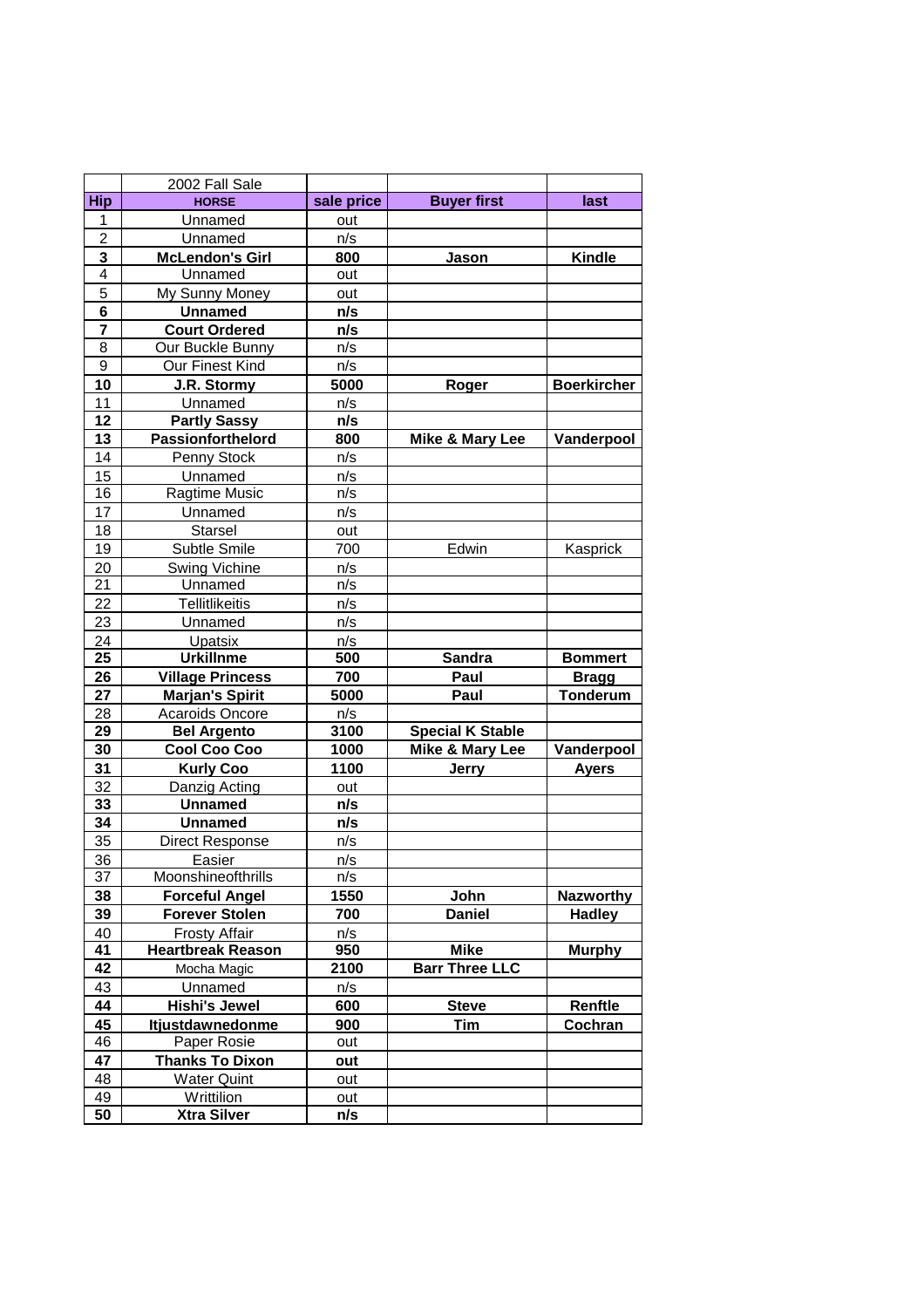| 51                    | <b>Boney Fingers</b>                  | n/s         |                           |                    |
|-----------------------|---------------------------------------|-------------|---------------------------|--------------------|
| 52                    | <b>Unnamed</b>                        | 900         | <b>Modesto</b>            | <b>Seguro</b>      |
| 53                    | <b>Gold Miss</b>                      | 800         | <b>Tim</b>                | Cochran            |
| 54                    | Goldvichine                           | <b>OUT</b>  |                           |                    |
| 55                    | <b>Gracian The Storm</b>              | 800         | Joe                       | <b>Thomas</b>      |
| 56                    | Hit Man (Pending)                     | n/s         |                           |                    |
| 57                    | Maggie's Mercedes                     | 19000       | <b>Timber Creek Farm</b>  |                    |
| 58                    | <b>Jazzy Gem</b>                      | 15000       | <b>Robert</b>             | <b>Barnett</b>     |
| 59                    | <b>Starup</b>                         | 1300        | J. Alan                   | <b>Williams</b>    |
| 60                    | Last Time In Town                     | 9000        | Don                       | <b>Frazier</b>     |
| 61                    | Unnamed                               | n/s         |                           |                    |
| 62                    | Unnamed                               | n/s         | Lee                       | Christian          |
| 63                    | <b>Lady Manila</b>                    | 500         | Clyde                     | <b>Smith</b>       |
| 64                    | <b>Play At Wrigley</b>                | 2000        | John                      | Groen              |
| 65                    | <b>She's Fast</b>                     | 7500        | Jim                       | <b>Schaben</b>     |
| 66                    | Missy Won                             | 2500        |                           |                    |
| 67                    | Unnamed                               | out         |                           |                    |
| 68                    | <b>Par's Biscuit</b>                  | 10000       | <b>Bush</b>               | <b>Boys</b>        |
| 69                    | <b>Western Cutie</b>                  | 12500       | Fred A.                   | <b>Dizonno</b>     |
| 70                    | <b>Send My Pal</b>                    | 3200        | Joe                       | <b>Thomas</b>      |
| 71                    | <b>Clusivity</b>                      | 2600        | John                      | <b>Nazworthy</b>   |
| 72                    | <b>Nik's Won</b>                      | 1200        | <b>Dick</b>               | <b>Meade</b>       |
| 73                    | <b>Poly Von</b>                       | n/s         |                           |                    |
| 74                    | <b>Humming Breeze</b>                 | 2000        | <b>Dick</b>               | <b>Clark</b>       |
| 75                    | <b>Unnamed</b>                        | 500         | Lyle                      | <b>Johnston</b>    |
| 76                    | <b>Tiger Flash</b>                    | 1500        | Jim                       | <b>Schaben</b>     |
| 77                    | Unnamed                               | out         |                           |                    |
| 78                    | Won Won Wonder Why                    | 1000        | Joy                       | <b>Kirkpatrick</b> |
| 79                    | <b>Uptown Gal</b>                     | n/s         |                           |                    |
| 80                    | <b>Captain Blue</b>                   | n/s         |                           |                    |
| 81                    | Iwantobequeen                         | 1800        | <b>Highpoint TB Farms</b> |                    |
| 82                    | <b>Tiger Prince</b>                   | 9000        | William                   | <b>Hobbs</b>       |
| 83                    | Tigger Bay                            | n/s         |                           |                    |
| 84                    | Queen Clu                             | n/s         |                           |                    |
| 85                    | <b>All To True</b>                    | 6000        | Maggi Moss &              | <b>Dick Clark</b>  |
| 86                    | Ready Won                             | 2700        |                           |                    |
| 87                    | Rodeo Ropey                           | 900         | <b>Dick</b>               | <b>Clark</b>       |
| 88                    | <b>Rushing Buck</b>                   | 700         | <b>Dick</b>               | <b>Clark</b>       |
| 89                    | <b>Lady Willow</b>                    | n/s         |                           |                    |
| 90                    | <b>Evasive Justice</b>                | 6000        | Maggi Moss &              | <b>Dick Clark</b>  |
|                       |                                       | n/s         |                           |                    |
| 91                    | Doc Hollywood                         |             |                           |                    |
| 92<br>$\overline{93}$ | <b>Tapthewind</b><br>Deja Bouti       | n/s<br>2700 | <b>Heartland Tb</b>       |                    |
|                       |                                       |             |                           |                    |
| 94                    |                                       |             |                           |                    |
|                       | <b>Private Operator</b>               | n/s         |                           |                    |
| 95                    | Jumeron Lady                          | n/s         |                           |                    |
| 96                    | <b>Teri's Wild</b>                    | 7200        | Maggi Moss &              | <b>Dick Clark</b>  |
| 97                    | <b>Iowa Rocks</b>                     | 1400        | Bill A.                   | Groen              |
| 98                    | <b>Pure Quality</b>                   | 40000       | E. L.                     | Grandon            |
| 99                    | <b>Big Ankle Ben</b>                  | n/s         |                           |                    |
| 100                   | <b>Truly Buckaroo</b>                 | 650         | <b>Dick</b>               | <b>Clark</b>       |
| 101<br>102            | <b>Unnamed</b><br><b>Westys Tiger</b> | n/s<br>2000 | <b>Emerald Isle</b>       | Ranch              |